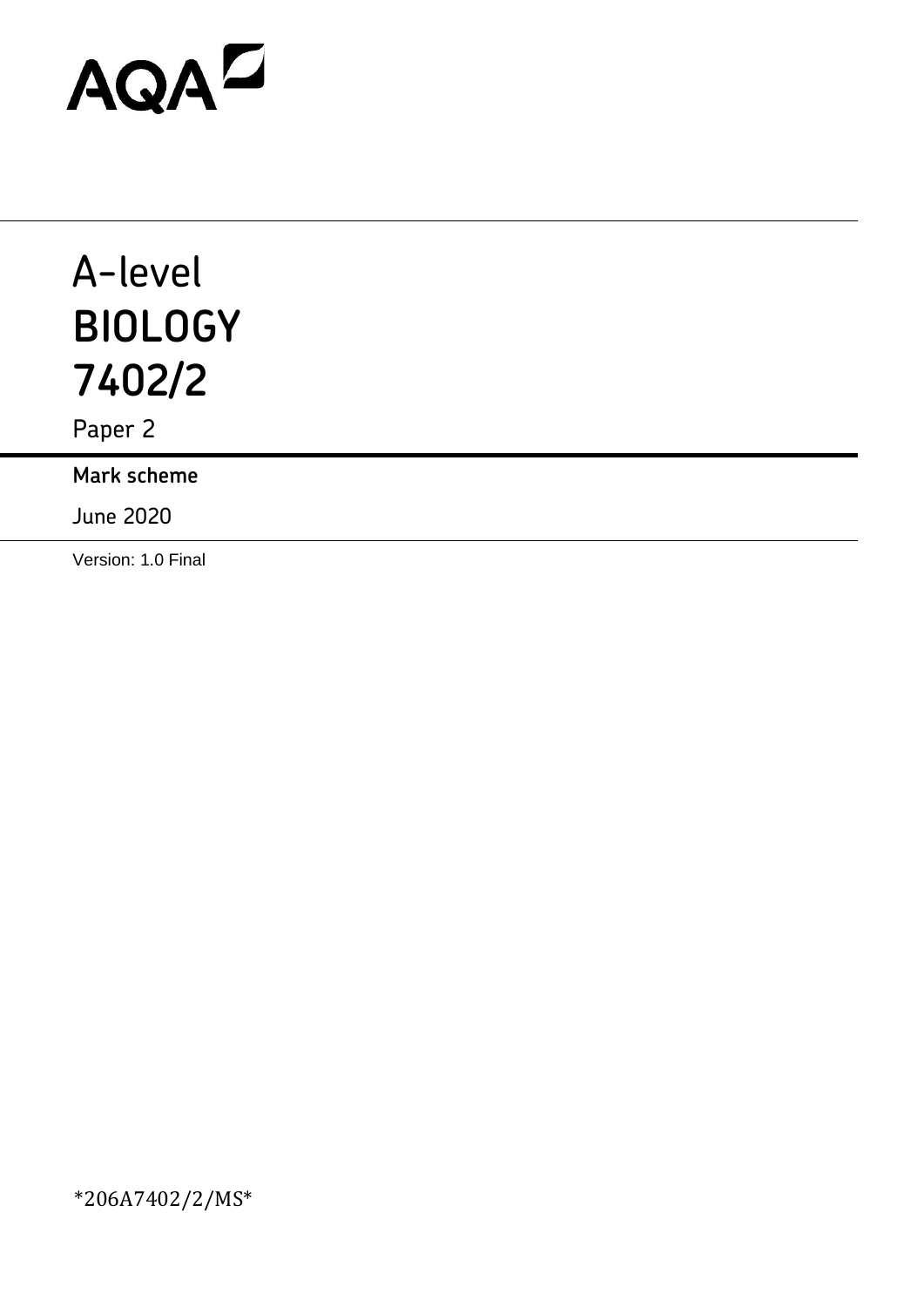Mark schemes are prepared by the Lead Assessment Writer and considered, together with the relevant questions, by a panel of subject teachers. This mark scheme includes any amendments made at the standardisation events which all associates participate in and is the scheme which was used by them in this examination. The standardisation process ensures that the mark scheme covers the students' responses to questions and that every associate understands and applies it in the same correct way. As preparation for standardisation each associate analyses a number of students' scripts. Alternative answers not already covered by the mark scheme are discussed and legislated for. If, after the standardisation process, associates encounter unusual answers which have not been raised they are required to refer these to the Lead Examiner.

It must be stressed that a mark scheme is a working document, in many cases further developed and expanded on the basis of students' reactions to a particular paper. Assumptions about future mark schemes on the basis of one year's document should be avoided; whilst the guiding principles of assessment remain constant, details will change, depending on the content of a particular examination paper.

Further copies of this mark scheme are available from aqa.org.uk

#### **Copyright information**

AQA retains the copyright on all its publications. However, registered schools/colleges for AQA are permitted to copy material from this booklet for their own internal use, with the following important exception: AQA cannot give permission to schools/colleges to photocopy any material that is acknowledged to a third party even for internal use within the centre.

Copyright © 2020 AQA and its licensors. All rights reserved.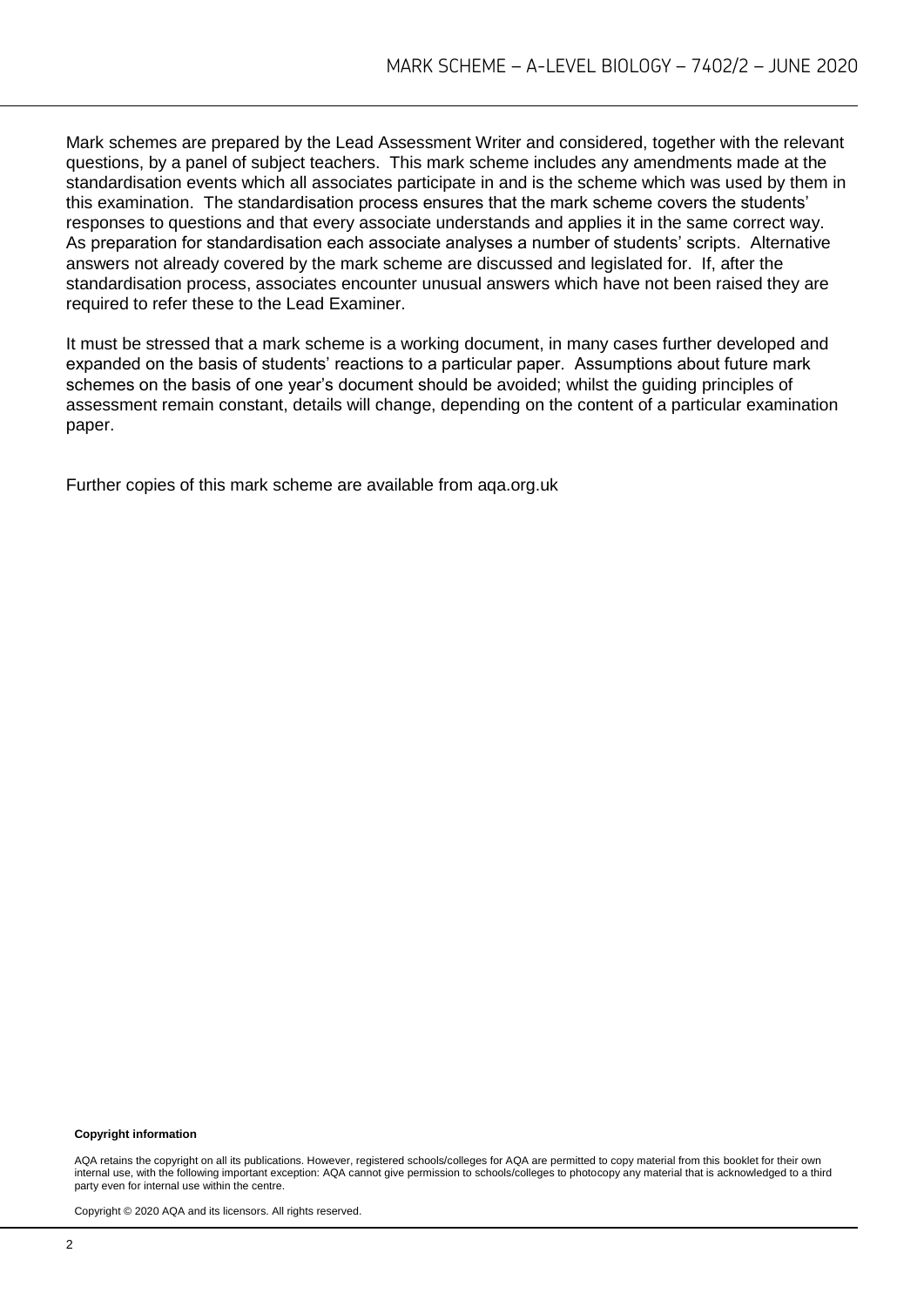### Mark scheme instructions to examiners

#### 1. General

The mark scheme for each question shows:

- the marks available for each part of the question
- the total marks available for the question
- the typical answer or answers which are expected
- extra information to help the examiner make his or her judgement and help to delineate what is acceptable or not worthy of credit or, in discursive answers, to give an overview of the area in which a mark or marks may be awarded.

The extra information in the 'Comments' column is aligned to the appropriate answer in the lefthand part of the mark scheme and should only be applied to that item in the mark scheme.

At the beginning of a part of a question a reminder may be given, for example: where consequential marking needs to be considered in a calculation; or the answer may be on the diagram or at a different place on the script.

In general the right-hand side of the mark scheme is there to provide those extra details which confuse the main part of the mark scheme yet may be helpful in ensuring that marking is straightforward and consistent.

#### 2. Emboldening

- **2.1** In a list of acceptable answers where more than one mark is available 'any **two** from' is used, with the number of marks emboldened. Each of the following bullet points is a potential mark.
- **2.2** A bold **and** is used to indicate that both parts of the answer are required to award the mark.
- **2.3** Alternative answers acceptable for the same mark are indicated by the use of **OR**. Different terms in the mark scheme are shown by a / ; eg allow smooth / free movement.

#### 3. Marking points

#### 3.1 Marking of lists

This applies to questions requiring a set number of responses, but for which students have provided extra responses. The general principle to be followed in such a situation is that 'right  $+$  wrong = wrong'.

Each error / contradiction negates each correct response. So, if the number of errors / contradictions equals or exceeds the number of marks available for the question, no marks can be awarded.

However, responses considered to be neutral (often prefaced by 'Ignore' in the 'Comments' column of the mark scheme) are not penalised.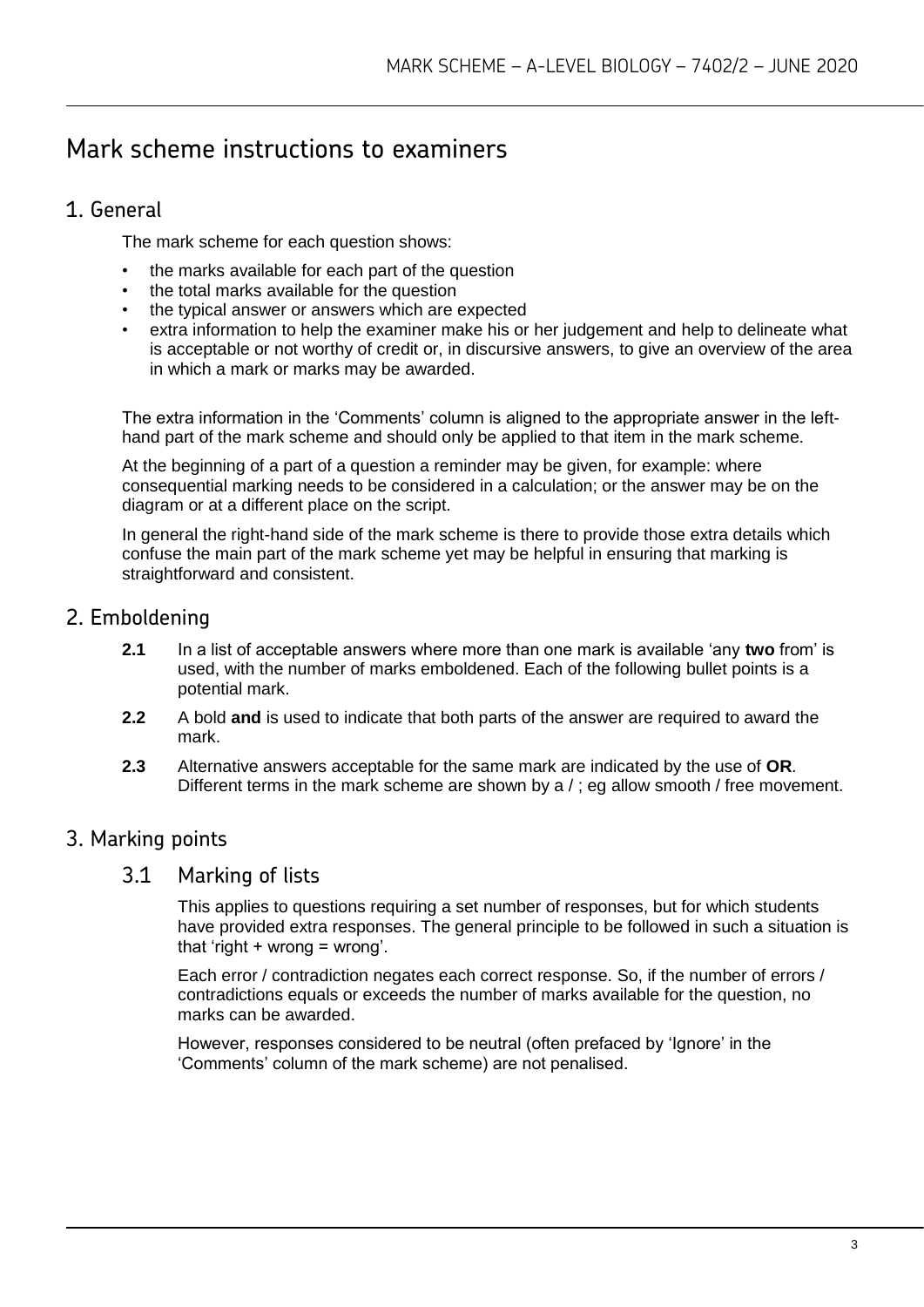#### 3.2 Marking procedure for calculations

Full marks can be given for a correct numerical answer, without any working shown.

However, if the answer is incorrect, mark(s) can usually be gained by correct substitution / working and this is shown in the 'Comments' column or by each stage of a longer calculation.

#### 3.3 Interpretation of 'it'

Answers using the word 'it' should be given credit only if it is clear that the 'it' refers to the correct subject.

#### 3.4 Errors carried forward, consequential marking and arithmetic errors

Allowances for errors carried forward are most likely to be restricted to calculation questions and should be shown by the abbreviation ECF or consequential in the mark scheme.

An arithmetic error should be penalised for one mark only unless otherwise amplified in the mark scheme. Arithmetic errors may arise from a slip in a calculation or from an incorrect transfer of a numerical value from data given in a question.

#### 3.5 Phonetic spelling

The phonetic spelling of correct scientific terminology should be credited **unless** there is a possible confusion with another technical term.

#### 3.6 Brackets

(…..) are used to indicate information which is not essential for the mark to be awarded but is included to help the examiner identify the sense of the answer required.

#### 3.7 Ignore / Insufficient / Do not allow

Ignore or insufficient is used when the information given is irrelevant to the question or not enough to gain the marking point. Any further correct amplification could gain the marking point.

Do **not** allow means that this is a wrong answer which, even if the correct answer is given, will still mean that the mark is not awarded.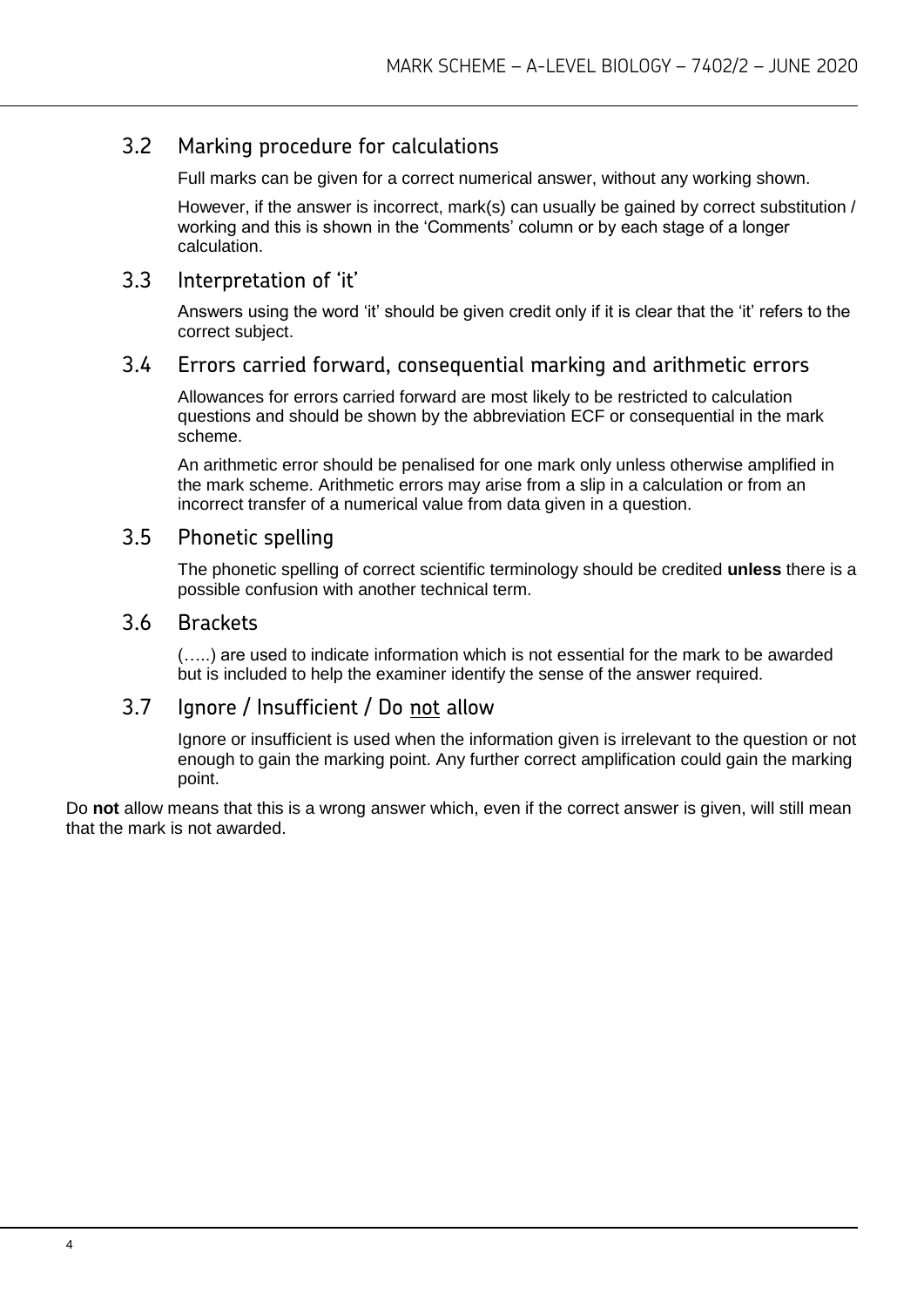| <b>Question</b> | <b>Marking Guidance</b>                                                                                                                                                                                                                                                                                                                                                                                                                  | <b>Mark</b>    | <b>Comments</b>                                                                                                                                                                                                                 |
|-----------------|------------------------------------------------------------------------------------------------------------------------------------------------------------------------------------------------------------------------------------------------------------------------------------------------------------------------------------------------------------------------------------------------------------------------------------------|----------------|---------------------------------------------------------------------------------------------------------------------------------------------------------------------------------------------------------------------------------|
| 01.1            | 1. Circular muscle contracts;<br>2. Radial muscle relaxes;                                                                                                                                                                                                                                                                                                                                                                               | $\overline{2}$ | 1 and 2. Accept, for<br>one mark 'both<br>muscles contract' or<br>'both muscles relax'<br>as names of muscles<br>are in Figure 1.<br>Reject muscles<br>constrict.                                                               |
| 01.2            | 1. High (visual) acuity;<br>2. (Each) cone is connected to a single neurone;<br>(Cones send) separate (sets of) impulses to<br>2.<br>brain;                                                                                                                                                                                                                                                                                              | 3              | 2. Accept no retinal<br>convergence.<br>2. Accept<br>'bipolar/nerve cell'<br>for neurone.<br>3. Accept 'optic nerve'<br>for brain.<br>3. Reject 'signals',<br>'messages' for<br>'impulses'.<br>3. Accept 'action<br>potential'. |
| 01.3            | 1. Correct answer of 0.6 $%$ = 2 marks;;<br>2. Incorrect answer but shows number sequence<br>7065 / 7068 / 7069 / (ignore position of<br>decimal point) = $1$ mark<br><b>OR</b><br>Final answer number sequence has 64 / 65<br>(ignore preceding zeros, numbers that follow and<br>position of decimal point) = $1$ mark<br><b>OR</b><br>Final answer is $2.58 / 2.6$ (%) = 1 mark<br><b>OR</b><br>Final answer of 0.43 $(\%) = 1$ mark; | 2              | 1. Ignore any<br>numbers after 0.6,<br>2.58, 2.6 and after<br>0.43.                                                                                                                                                             |
| 01.4            | 1. High (visual) sensitivity;<br>2. Several rods connected to a single neurone;<br>3. Enough (neuro)transmitter to reach/overcome<br>threshold<br><b>OR</b>                                                                                                                                                                                                                                                                              | 3              | 1. Accept retinal<br>convergence.<br>2. Accept<br>'bipolar/nerve cell' for<br>neurone<br>2. Accept 2, 'many' or                                                                                                                 |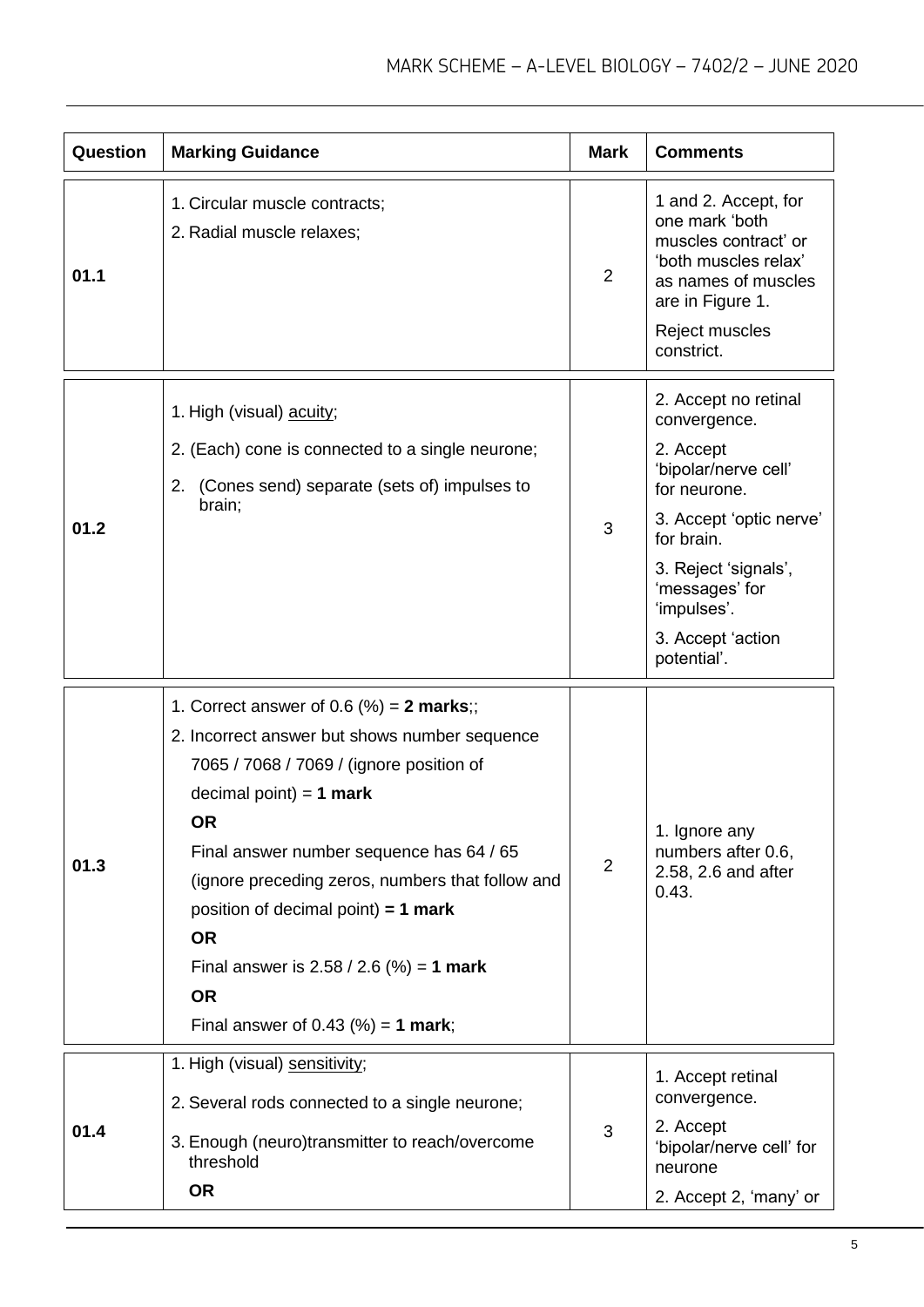| Spatial summation to reach/overcome threshold; | more for 'several'                                                                                                      |
|------------------------------------------------|-------------------------------------------------------------------------------------------------------------------------|
|                                                | 3. Reject 'signals',<br>'messages' for<br>'impulses'.                                                                   |
|                                                | 3. Accept named<br>neurotransmitter.                                                                                    |
|                                                | 3. Accept<br>depolarisation, 'action<br>potential' or 'generator<br>potential' for 'to reach<br>threshold'.             |
|                                                | 3. Generator<br>potentials combine to<br>reach threshold/<br>depolarisation/action<br>potential/generator<br>potential. |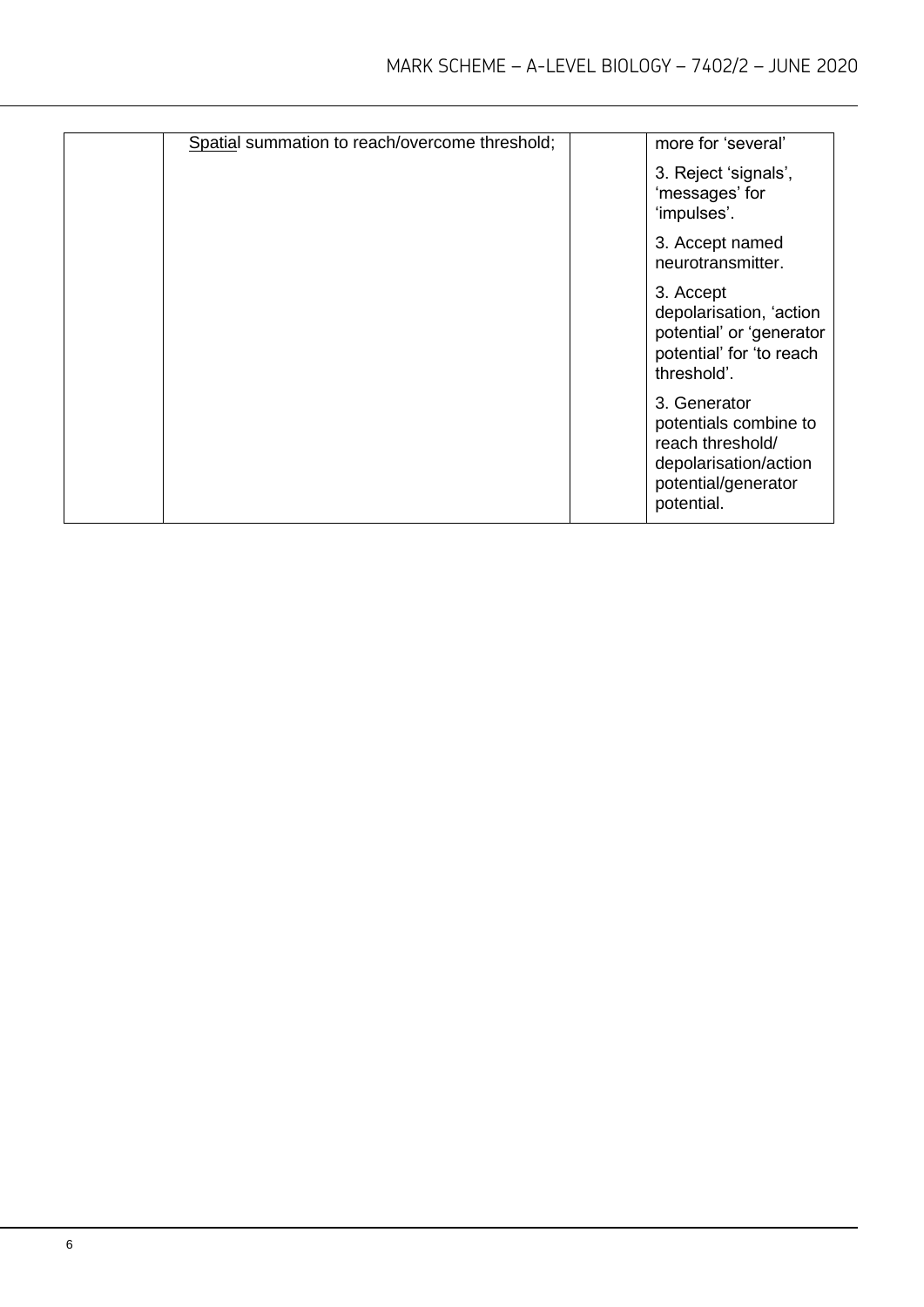| Question | <b>Marking Guidance</b>                                                                                                                                                                                                                                                                                                                                                                                                                                                                                                                                                                                                                     | <b>Mark</b>    | <b>Comments</b>                                                                                                                                                                                                                                                                                                                                                                                                                                                                                                                                                                                                |
|----------|---------------------------------------------------------------------------------------------------------------------------------------------------------------------------------------------------------------------------------------------------------------------------------------------------------------------------------------------------------------------------------------------------------------------------------------------------------------------------------------------------------------------------------------------------------------------------------------------------------------------------------------------|----------------|----------------------------------------------------------------------------------------------------------------------------------------------------------------------------------------------------------------------------------------------------------------------------------------------------------------------------------------------------------------------------------------------------------------------------------------------------------------------------------------------------------------------------------------------------------------------------------------------------------------|
| 02.1     | 1. Lipid soluble;<br>2. (Diffuse through) phospholipid (bilayer);                                                                                                                                                                                                                                                                                                                                                                                                                                                                                                                                                                           | $\overline{2}$ | 1. Ignore 'not water<br>soluble' or 'fat soluble'.<br>1 and 2. Ignore reference<br>to joining to<br>receptors/channels/carriers<br>but reject passage through<br>protein channels/carriers.                                                                                                                                                                                                                                                                                                                                                                                                                    |
| 02.2     | 1. Has a (specific) tertiary structure/shape;<br>2. (Structures are) complementary;                                                                                                                                                                                                                                                                                                                                                                                                                                                                                                                                                         | $\overline{2}$ | 1. Accept in context of AR<br>or testosterone.<br>1. Ignore 3D.<br>2. Reject reference to<br>antigen.<br>2. Reject reference to<br>active site, enzyme,<br>substrate or induced fit.                                                                                                                                                                                                                                                                                                                                                                                                                           |
| 02.3     | 1. (AR is) a transcription factor;<br>2. Binds to DNA/promoter;<br>3. (Stimulates) RNA polymerase;                                                                                                                                                                                                                                                                                                                                                                                                                                                                                                                                          | 2 max          | 1. Ignore 'binds to bases'<br>or 'binds to gene'.<br>1 and 2. Reject reference<br>to active site, enzyme,<br>substrate or induced fit.                                                                                                                                                                                                                                                                                                                                                                                                                                                                         |
| 02.4     | 1. With 16 or fewer than 16 (repeats the<br>association) is significant;<br>2. With 17 or more than 17 (repeats the<br>association) is <b>not</b> significant;<br>3. With 16 or fewer than 16 (repeats) there is<br>less than a 5% or less than 0.05 probability<br>of being due to chance<br><b>OR</b><br>With 17 or more than 17 (repeats) there is<br>more than a 5% or more than 0.05<br>probability of being due to chance<br><b>OR</b><br>Explanation of a probability value e.g. 0.30<br>is a 0.30 or 30% probability of being due to<br>chance;<br>4. With 16 or fewer than 16 (repeats) reject the<br>null hypothesis<br><b>OR</b> | 3 max          | If none of the marks is<br>awarded allow principle<br>mark of (prostate) cancer<br>more likely with 16 or less<br>than 16 (repeats) or<br>(prostate) cancer less<br>likely with 17 or more than<br>17 (repeats)<br><b>OR</b><br>Alternative principle mark<br><b>Correctly links</b><br>significant/not significant to<br>correct probability<br>value/percentage or to<br>rejecting/accepting the null<br>hypothesis.<br>1. Reject 'the results are<br>significant'.<br>1. Accept 'difference in<br>results is significant'.<br>2, 3 and 4. Accept<br>reference to any number of<br>repeats (e.g. 18) between |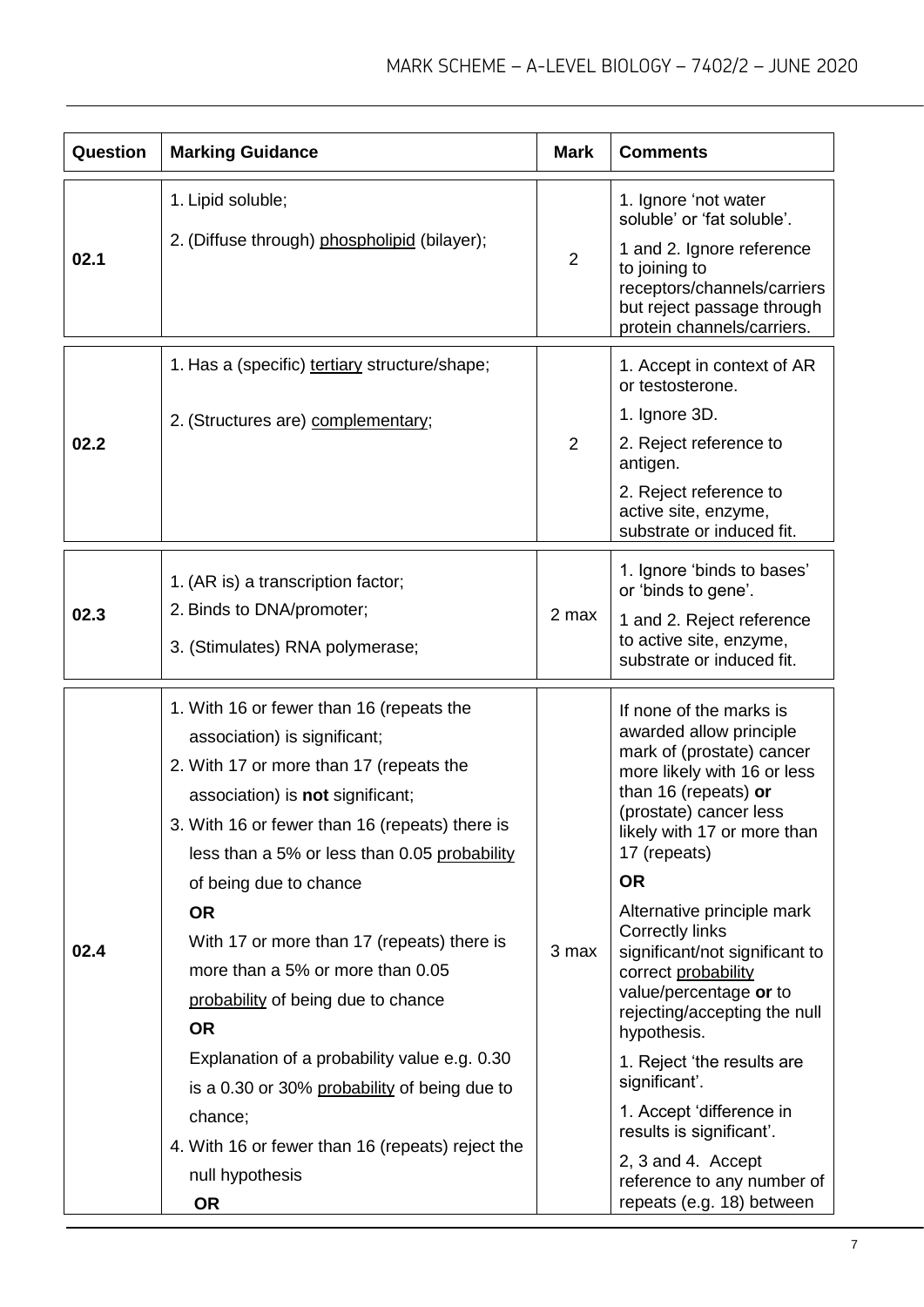| With 17 or more (repeats) accept the null<br>hypothesis; | 17 to 20 for 17 or more<br>than 17 (repeats).<br>3. Accept equivalent<br>responses in terms of 95%<br>or 0.95 probability. |
|----------------------------------------------------------|----------------------------------------------------------------------------------------------------------------------------|
|----------------------------------------------------------|----------------------------------------------------------------------------------------------------------------------------|

| Question | <b>Marking Guidance</b>                                                                                                                                                                                                                                             | <b>Mark</b>    | <b>Comments</b>                                                                                                                                                              |
|----------|---------------------------------------------------------------------------------------------------------------------------------------------------------------------------------------------------------------------------------------------------------------------|----------------|------------------------------------------------------------------------------------------------------------------------------------------------------------------------------|
| 03.1     | 1. Stirrer distributes heat (energy);<br>2. Insulation/space/air reduces loss/gain of heat<br><b>OR</b><br>Insulation/space/air reduces<br>conduction/convection;<br>3. Water has high (specific) heat capacity;                                                    | 2 max          | 1. Accept stirrer ensures<br>equal/even temperature<br>or prevents build up of<br>'hot spots'.<br>2. Reject vacuum.                                                          |
| 03.2     | $3.28 / 3.3$ (kJ g <sup>-1</sup> ) = 2 marks;;<br>Incorrect answer but shows 328 / 33 (ignore any<br>subsequent numbers and decimal point) $= 1$<br>mark<br><b>OR</b><br>Incorrect answer of 6.56 / 6.6 (kJ $g^{-1}$ ) (ignore any<br>subsequent numbers) = 1 mark; | $\overline{2}$ |                                                                                                                                                                              |
| 03.3     | 1. (Light is) reflected;<br>2. (Light is) wrong wavelength;<br>3. (Light) misses chlorophyll/<br>chloroplasts/photosynthetic tissue;<br>4. CO <sub>2</sub> concentration or temperature is a limiting<br>factor.                                                    | 2 max          | 1. Light is not absorbed<br>on its own is not enough.<br>2. Accept frequency for<br>wavelength.<br>2. Accept reference to<br>absorbing specified<br>wavelengths/frequencies. |
| 03.4     | 1. ATP;<br>2. Reduced NADP;                                                                                                                                                                                                                                         | $\overline{2}$ | Accept 1 and 2 in either<br>order.<br>2. Reject Reduced NAD.<br>2. Accept<br>NADPH/NADPH <sub>2</sub>                                                                        |
| 03.5     | Correct answer of 1.31/1.3 $\times$ 10 <sup>8</sup> (ignoring any<br>subsequent numbers after $1.31$ ) = 2 marks;;<br>Incorrect answer but shows $2^{16} = 1$ mark                                                                                                  | 2              |                                                                                                                                                                              |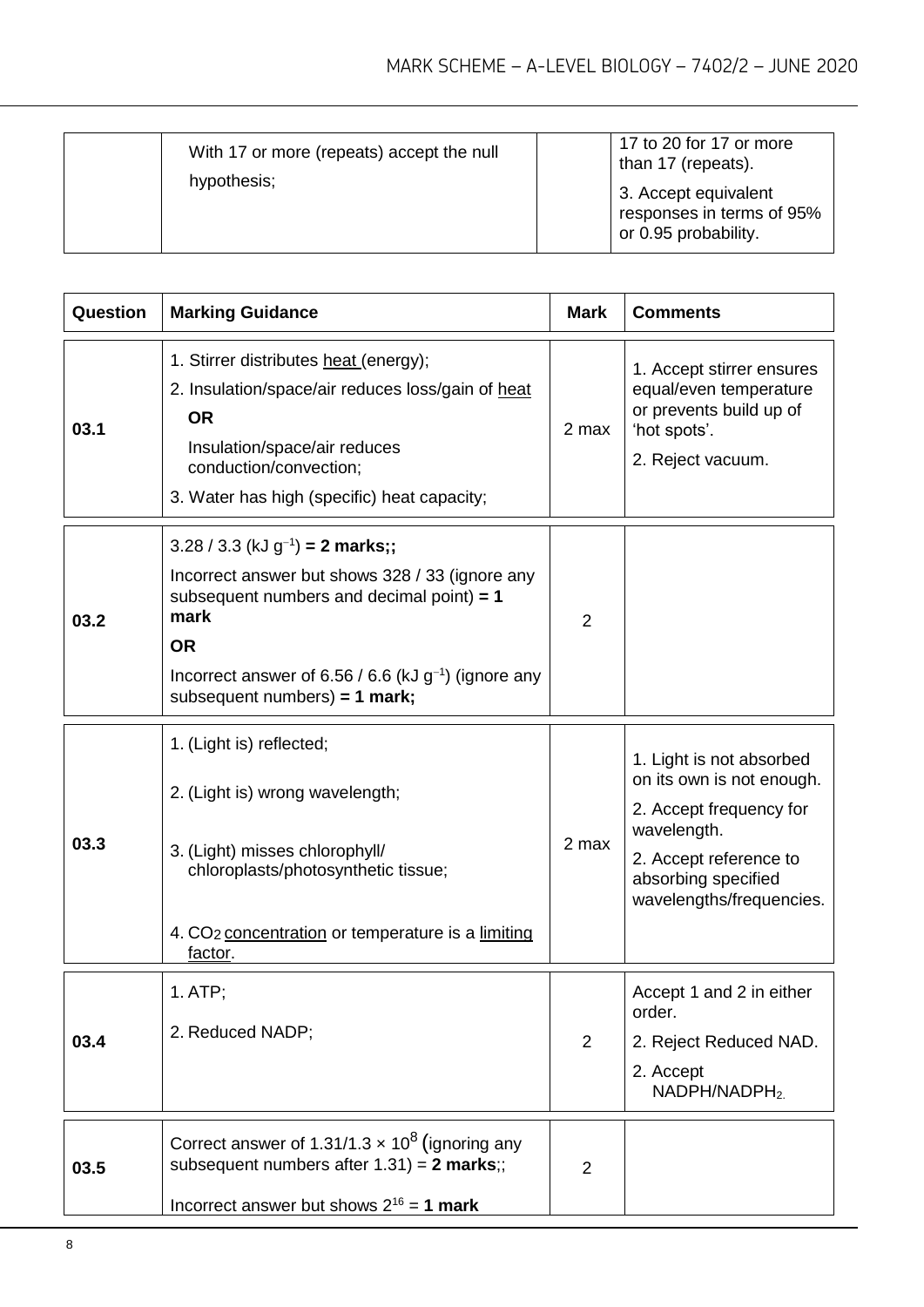| <b>OR</b>                                                                                                       |  |
|-----------------------------------------------------------------------------------------------------------------|--|
| 65536 in any correct numerical form $= 1$ mark<br><b>OR</b>                                                     |  |
| Incorrect answer but shows 131 ignoring any<br>subsequent numbers and ignoring any decimal<br>$point = 1$ mark; |  |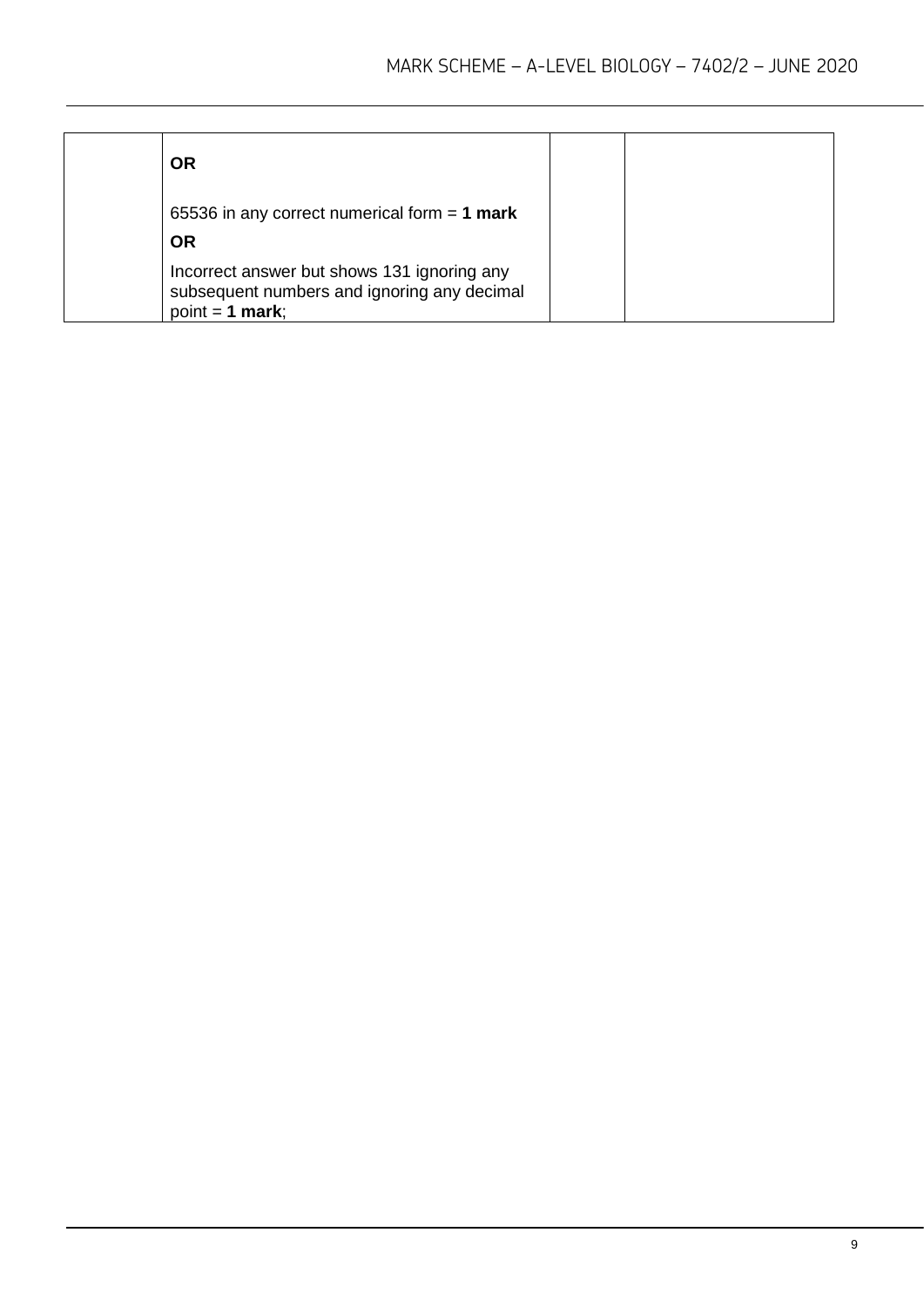| Question | <b>Marking Guidance</b>                                                                                                                                                                                                                                                                                                                                                                                                                  | <b>Mark</b> | <b>Comments</b>                                                                                                                                                                                                                                                                                                                                                    |
|----------|------------------------------------------------------------------------------------------------------------------------------------------------------------------------------------------------------------------------------------------------------------------------------------------------------------------------------------------------------------------------------------------------------------------------------------------|-------------|--------------------------------------------------------------------------------------------------------------------------------------------------------------------------------------------------------------------------------------------------------------------------------------------------------------------------------------------------------------------|
| 04.1     | 1. Light/I band only actin;<br>2. H zone/band only myosin;<br>3. Darkest/overlapping region actin and myosin;                                                                                                                                                                                                                                                                                                                            | 3           | 1, 2 and 3. Accept any<br>suitable descriptions<br>that distinguishes<br>these regions e.g.<br>'white band' for 1,<br>'light grey' for 2 and<br>'dark grey' for 3.<br>Ignore references to A<br>band.                                                                                                                                                              |
| 04.2     | 1. Use (distilled) water and creatinine solution to<br>produce dilutions (series);<br>2. Addition of (creatinine-)detecting solution (to<br>each solution);<br>3. Using a known/specified/constant volume of a<br>solution (e.g. diluted creatinine solution);<br>4. Record absorbance/transmission of solution/s<br>using a colorimeter;<br>5. Plot dilution/concentration of (creatinine) solution<br>against absorbance/transmission; | 4 max       | 1. Accept description<br>of dilutions (series).<br>2 and 3. The addition<br>of a known/specific<br>volume of (creatinine-<br>) detecting solution $= 2$<br>marks.<br>4 and 5. Accept<br>absorption for<br>'absorbance'.<br>4 and 5. Accept<br>description of<br>absorbance or<br>transmission.<br>4. Reject calorimeter.<br>Ignore details<br>provided on 'blank'. |
| 04.3     | 1. Use same volumes of solutions as used in<br>producing (calibration curve)<br><b>OR</b><br>Add (creatinine-)detecting solution (to urine);<br>2. Read off (creatinine) concentration against<br>absorbance/transmission (value) obtained;                                                                                                                                                                                              | 2           | 1. Ignore 'add<br>indicator' on its own.<br>1. Ignore calorimeter<br>in this part of the<br>question.<br>2. Ignore 'line of best<br>fit'.<br>2. Accept 'compare'<br>for 'read off'.                                                                                                                                                                                |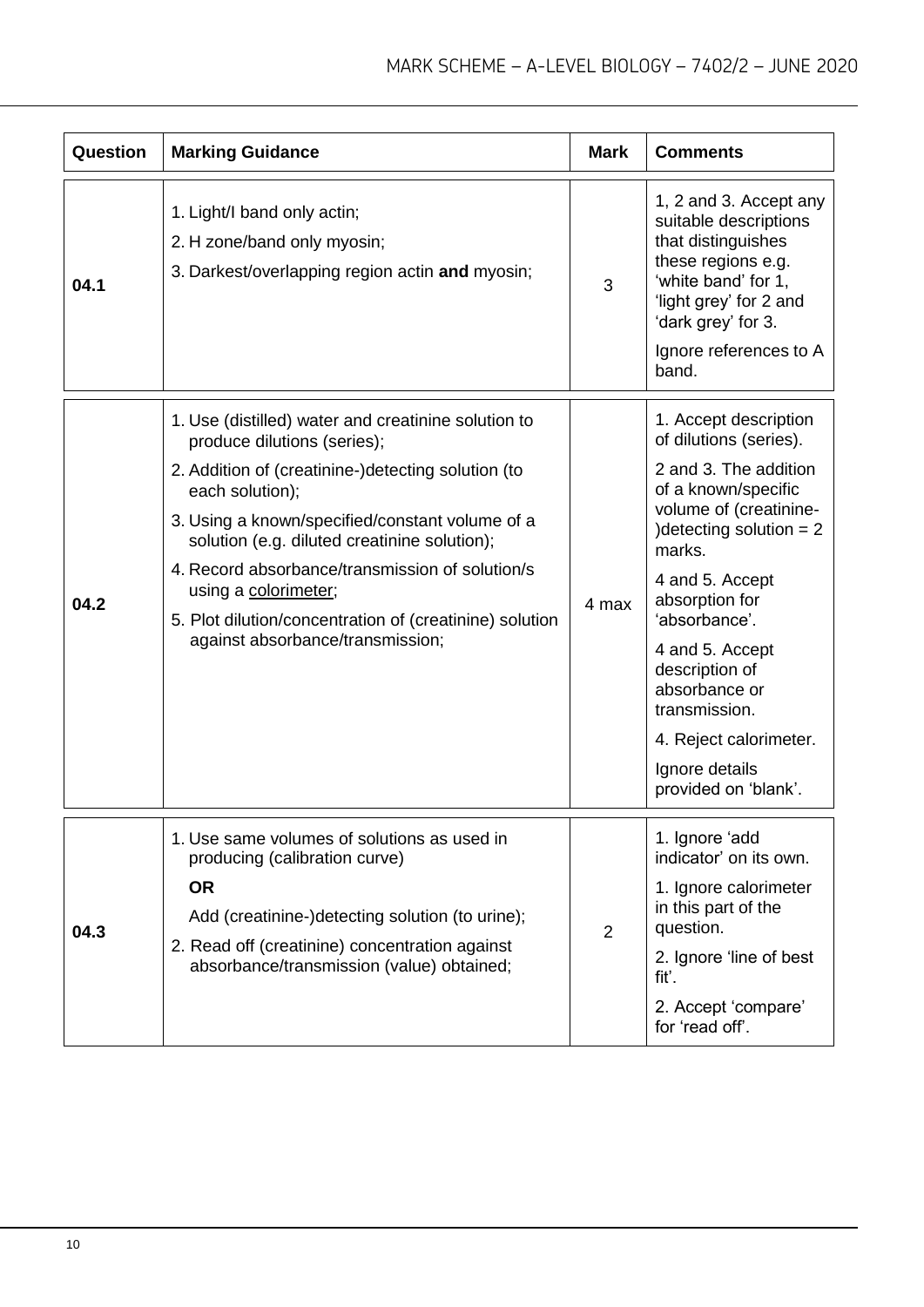| 1. Depolarisation of presynaptic membrane;<br>1. Accept action<br>potential for<br>2. Calcium channels open and calcium ions enter<br>depolarisation.<br>(synaptic knob);<br>2. Accept $Ca2+$ .<br>3 (Calcium ions cause) synaptic vesicles move<br>3 and 4. Accept<br>to/fuse with presynaptic membrane and release<br>abbreviations for<br>acetylcholine/neurotransmitter;<br>acetylcholine as term<br>05<br>5 max<br>is in the question.<br>4 Acetylcholine/neurotransmitter diffuses across<br>6. Accept Na <sup>+</sup> .<br>(synaptic cleft);<br>6. Accept 'action | Question | <b>Marking Guidance</b>                         | Mark | <b>Comments</b>          |
|--------------------------------------------------------------------------------------------------------------------------------------------------------------------------------------------------------------------------------------------------------------------------------------------------------------------------------------------------------------------------------------------------------------------------------------------------------------------------------------------------------------------------------------------------------------------------|----------|-------------------------------------------------|------|--------------------------|
| postsynaptic membrane;<br>potential' for<br>depolarisation.<br>6. Sodium ions enter (postsynaptic neurone)<br>leading to depolarisation;                                                                                                                                                                                                                                                                                                                                                                                                                                 |          | 5. (Acetylcholine attaches) to receptors on the |      | potential' or 'generator |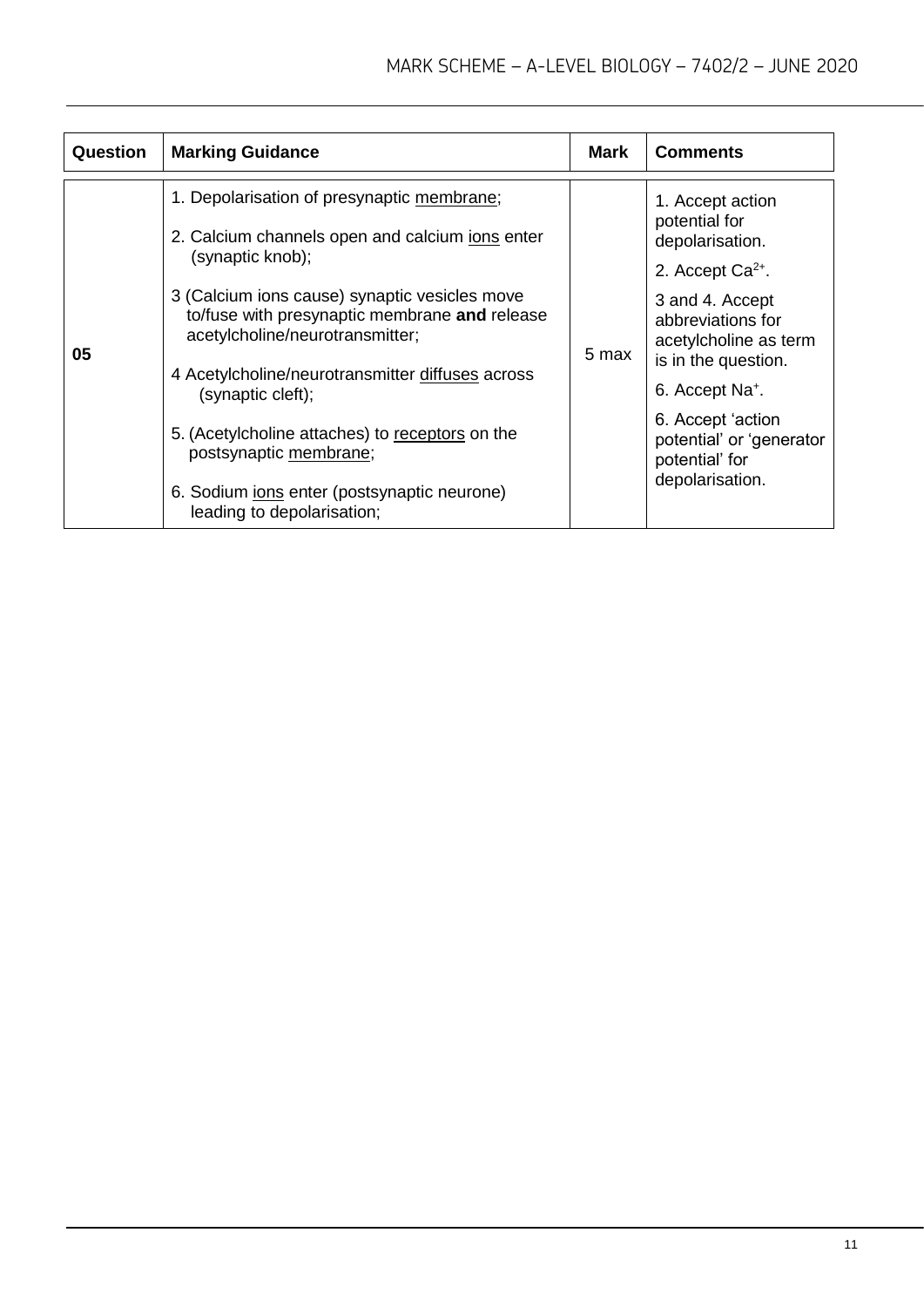| Question | <b>Marking Guidance</b>                                                                                                                                                                                                                                                                                        | <b>Mark</b> | <b>Comments</b>                                                                                                                                                                                                                                                                                                                                                                                                                                                                                                       |
|----------|----------------------------------------------------------------------------------------------------------------------------------------------------------------------------------------------------------------------------------------------------------------------------------------------------------------|-------------|-----------------------------------------------------------------------------------------------------------------------------------------------------------------------------------------------------------------------------------------------------------------------------------------------------------------------------------------------------------------------------------------------------------------------------------------------------------------------------------------------------------------------|
| 06.1     | 1. Crossing over;<br>2. Independent segregation/assortment (of<br>homologous chromosomes);<br>3. Random fusion of gametes<br><b>OR</b><br>Random fertilisation;                                                                                                                                                | 2 max       | 2. Accept independent<br>assortment of<br>alleles.<br>Accept meiosis as an<br>alternative for 1 or 2 if<br>neither of these marks<br>is awarded.<br>3 Accept random<br>mating.                                                                                                                                                                                                                                                                                                                                        |
| 06.2     | Codominance;                                                                                                                                                                                                                                                                                                   | 1           | Accept incomplete<br>dominance                                                                                                                                                                                                                                                                                                                                                                                                                                                                                        |
| 06.3     | 1. ttC <sup>R</sup> C <sup>W</sup> and $\text{Tr}C^{\text{W}}C^{\text{W}}$ ;<br>2. TtC <sup>R</sup> C <sup>W</sup> , TtC <sup>W</sup> C <sup>W</sup> , ttC <sup>R</sup> C <sup>W</sup> and ttC <sup>W</sup> C <sup>W</sup> ;<br>3. Tall pink, tall white, dwarf pink, dwarf white, and<br>ratio 1 : 1 : 1 : 1; | 3           | 2 and 3. Accept: any<br>order of genotypes<br>and phenotypes and<br>ignore if on incorrect<br>answer lines.<br>3. Accept: sequence<br>of phenotypes does<br>not need to mirror<br>genotypes but must<br>be correct.<br>3. Accept equivalent<br>ratios e.g. 4:4:4:4.<br>Allow equivalent of<br>mark points 2 and 3<br>for cross using<br>homozygous tall<br>parent i.e. TTC <sup>W</sup> C <sup>W</sup> .<br>Allow one mark for<br>correct dihybrid<br>genotypes of offspring<br>from incorrect<br>parental genotypes. |
| 06.4     | 1. Correct answer of $42\% = 2$ marks;;<br>2. Incorrect answer but shows understanding that<br>$2pq = pink/heterozygous/carriers = 1 mark$<br><b>OR</b><br>Answer = $0.42 = 1$ mark<br><b>OR</b><br>Answer = $16.38 / 16.4 = 1$ mark;                                                                          | 2           | 1. Accept: 0.42 for 1<br>mark.<br>2. Accept $1 - (p^2 + q^2)$<br>for 2pq or equivalent<br>using numbers.<br>2. Accept:<br>understanding of<br>2pq by using a<br>calculation involving 2<br>$\times$ two different                                                                                                                                                                                                                                                                                                     |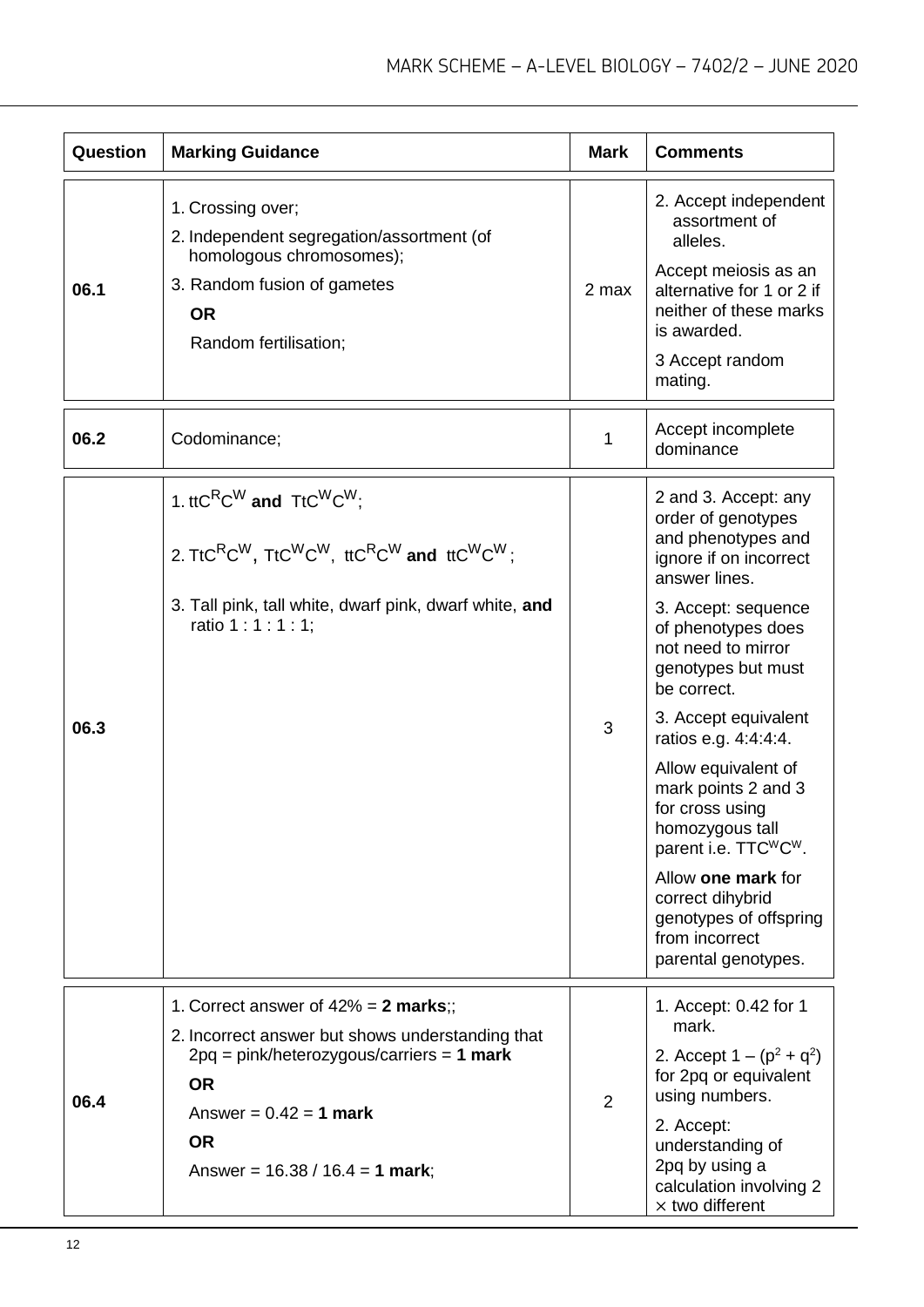| <b>Question</b> | <b>Marking Guidance</b>                                                                                                                                                                                                                                                                                                                                              | <b>Mark</b> | <b>Comments</b>                                                                                                                                                                                                                   |
|-----------------|----------------------------------------------------------------------------------------------------------------------------------------------------------------------------------------------------------------------------------------------------------------------------------------------------------------------------------------------------------------------|-------------|-----------------------------------------------------------------------------------------------------------------------------------------------------------------------------------------------------------------------------------|
| 07.1            | 1.375 / 1.3746 / 1.38 / 1.4 (times greater);                                                                                                                                                                                                                                                                                                                         | 1           |                                                                                                                                                                                                                                   |
|                 | 1. Potassium nitrate most effective and chicken<br>manure least effective;<br>2. All fertilisers more effective than control;<br>3. No increase (in growth) with potassium nitrate<br>above 30g;                                                                                                                                                                     |             | 1. Accept<br>greatest/highest<br>growth/mass for most<br>effective, and lowest<br>growth/mass for least<br>effective.                                                                                                             |
| 07.2            | 4. Ammonium sulfate (shows) small/gradual<br>increase after 30g;<br>5. Chicken manure effectiveness decreases after<br>45g<br><b>OR</b><br>Chicken manure effectiveness decreases at 60g;<br>6 Fertiliser/s provide nitrogen source for protein;<br>7. No statistical test (to determine if differences are<br>significant);<br>8. Only shows (results for) spinach; | 5 max       | 7. Accept 'no SDs' (to<br>determine if<br>differences are<br>significant).<br>7. Accept no (named)<br>stats test, no error<br>bars and no<br>confidence limits.<br>8. Accept only shows<br>'one species' or one<br>type of plant. |
| 07.3            | 1. Weigh and heat;<br>2. (Until) mass is constant;                                                                                                                                                                                                                                                                                                                   | 2           | Accept 'heat until<br>sample remains the<br>same mass' for 2<br>marks.<br>1. Ignore temperature.<br>2. Accept weight for<br>mass.                                                                                                 |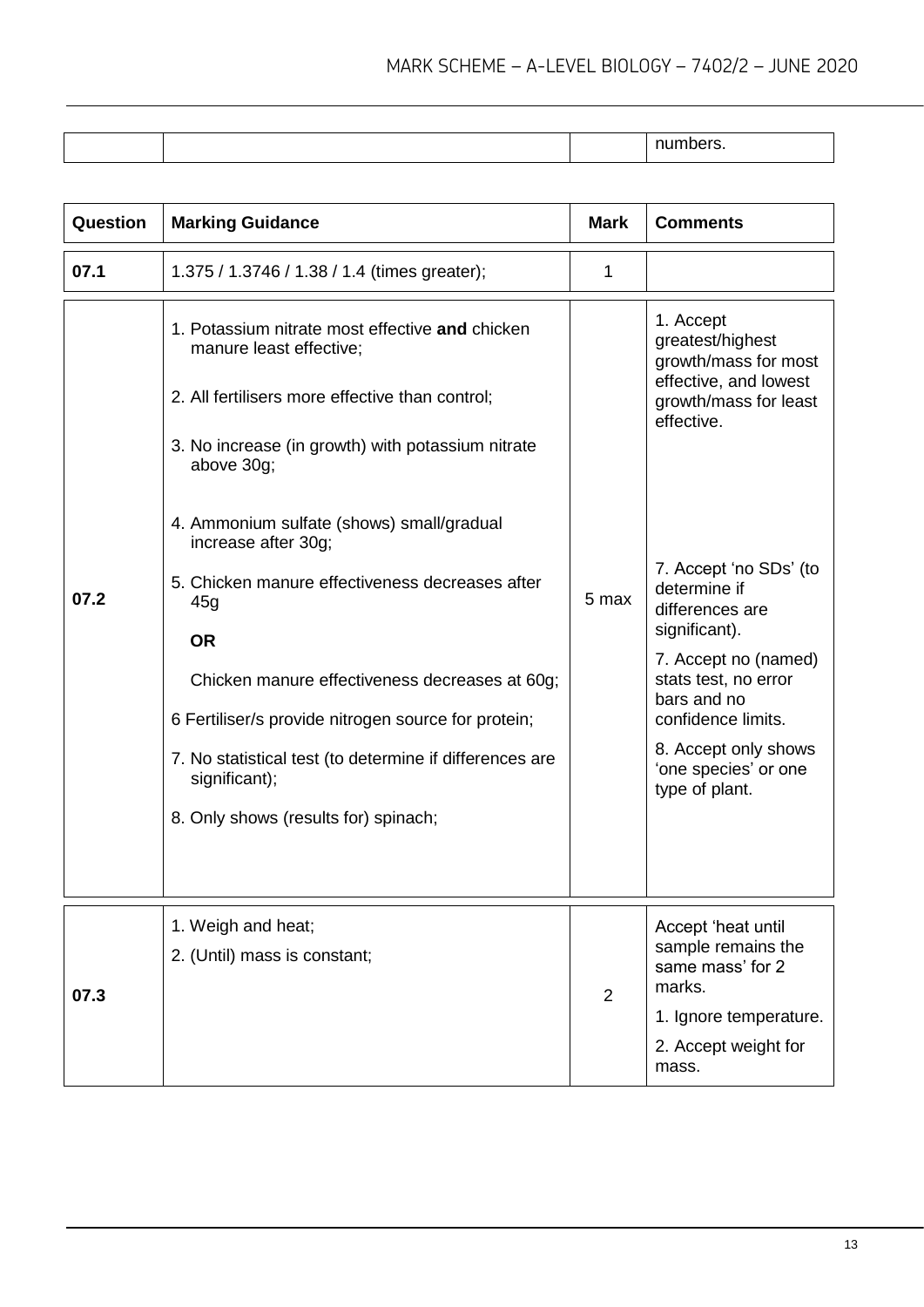| Question | <b>Marking Guidance</b>                                                                                                                                                                                                                                                                                                                                                                                                                                                                                                                                                        | <b>Mark</b>    | <b>Comments</b>                                                                                                                                                                                                                                                                                                                                                                                                   |
|----------|--------------------------------------------------------------------------------------------------------------------------------------------------------------------------------------------------------------------------------------------------------------------------------------------------------------------------------------------------------------------------------------------------------------------------------------------------------------------------------------------------------------------------------------------------------------------------------|----------------|-------------------------------------------------------------------------------------------------------------------------------------------------------------------------------------------------------------------------------------------------------------------------------------------------------------------------------------------------------------------------------------------------------------------|
| 08.1     | 1. Affects/damages basement membrane<br><b>OR</b><br>More protein channels/carriers in basement<br>membrane;<br>2. Proteins can pass into the (glomerular)<br>filtrate/tubule;                                                                                                                                                                                                                                                                                                                                                                                                 | $\overline{2}$ | 2. Ignore nephron.                                                                                                                                                                                                                                                                                                                                                                                                |
| 08.2     | Box 4 The non-homologous section of an X<br>chromosome                                                                                                                                                                                                                                                                                                                                                                                                                                                                                                                         | 1              |                                                                                                                                                                                                                                                                                                                                                                                                                   |
| 08.3     | 1. Effective as D has lower protein (than B/C);<br>2. Not fully effective as D has higher protein than A;<br>3. Do not know all results for other mice in D<br><b>OR</b><br>Only shows results for 68% of mice;<br>4. Some of D mice may have been cured<br><b>OR</b><br>Some of D may have died;<br>5. Do not know actual/numerical quantity of protein;<br>6. (Investigation) only on mice<br><b>OR</b><br>(Investigation) not on humans;<br>7. Rejection may occur;<br>8. Only shows results for 20 weeks/short-time<br>period<br><b>OR</b><br>Long-term effects not known; | 4 max          | Accept descriptions of<br>each group e.g.<br>$A =$ wild type mice. B<br>$= AS$ mice. $C = AS$<br>mice that received AS<br>stem cells. $D =$ mice<br>that received wild type<br>stem cells.<br>Accept 'healthy' or<br>'without AS' for 'wild<br>type'.<br>6. Accept 'rats' for<br>'mice'.<br>7. Accept 'immune<br>response' for<br>rejection.<br>Ignore answers<br>relating to sample size<br>or statistical test. |
| 08.4     | 1. (Transplanted stem cells) differentiate/specialise;<br>2. Reduce loss of protein at the glomerulus<br><b>OR</b><br>Prevents protein moving into filtrate;                                                                                                                                                                                                                                                                                                                                                                                                                   | 2              | 2. Accept<br>Bowman's/renal<br>capsule.                                                                                                                                                                                                                                                                                                                                                                           |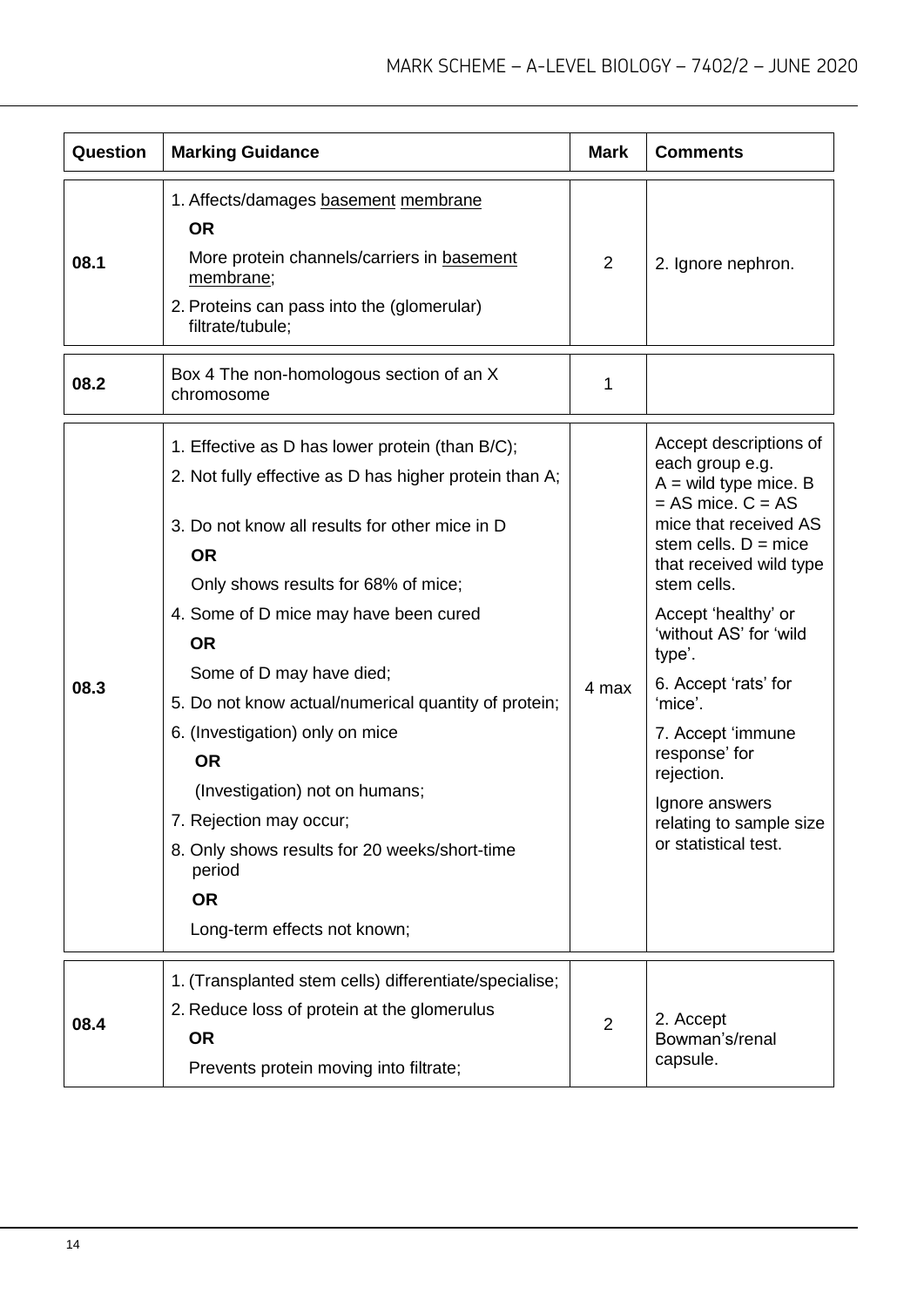| Question | <b>Marking Guidance</b>                                                                                                                                                                                                | <b>Mark</b>    | <b>Comments</b>                                                                                                                |
|----------|------------------------------------------------------------------------------------------------------------------------------------------------------------------------------------------------------------------------|----------------|--------------------------------------------------------------------------------------------------------------------------------|
| 09.1     | 1. Restriction endonucleases/enzymes cuts<br>plasmid;<br><b>OR</b><br>Restriction endonucleases/enzymes produces<br>'sticky ends';<br>2. Ligase joins gene/DNA and plasmid<br><b>OR</b><br>Ligase joins 'sticky ends'; | 2              | 1. Ignore restriction<br>enzymes cuts out the<br>gene.<br>1. Reject restriction<br>enzymes cuts the<br>gene.                   |
| 09.2     | 1. Cell division has occurred (before gene added);<br>2. (Cells producing) gametes do not receive the<br>gene;                                                                                                         | $\overline{2}$ | 1. Accept mitosis but<br>reject meiosis.<br>1. Accept DNA<br>replication has<br>occurred.                                      |
| 09.3     | 1. No overlap in SDs;<br>2. Significant increase/difference (in growth/mass)<br><b>OR</b><br>Increase/difference (in growth/mass) is not due<br>to chance:                                                             | $\overline{2}$ | 2. Reject 'the results<br>are significant or not<br>due to chance'.                                                            |
| 09.4     | 1. Large sample size so representative;<br>2. 12 months so can assess/allow growth;<br>3. Control (present) for comparison;                                                                                            | 2 max          | 2, Accept long time for<br>12 months.<br>2. Accept increase in<br>mass for growth.<br>3. Accept description<br>of the control. |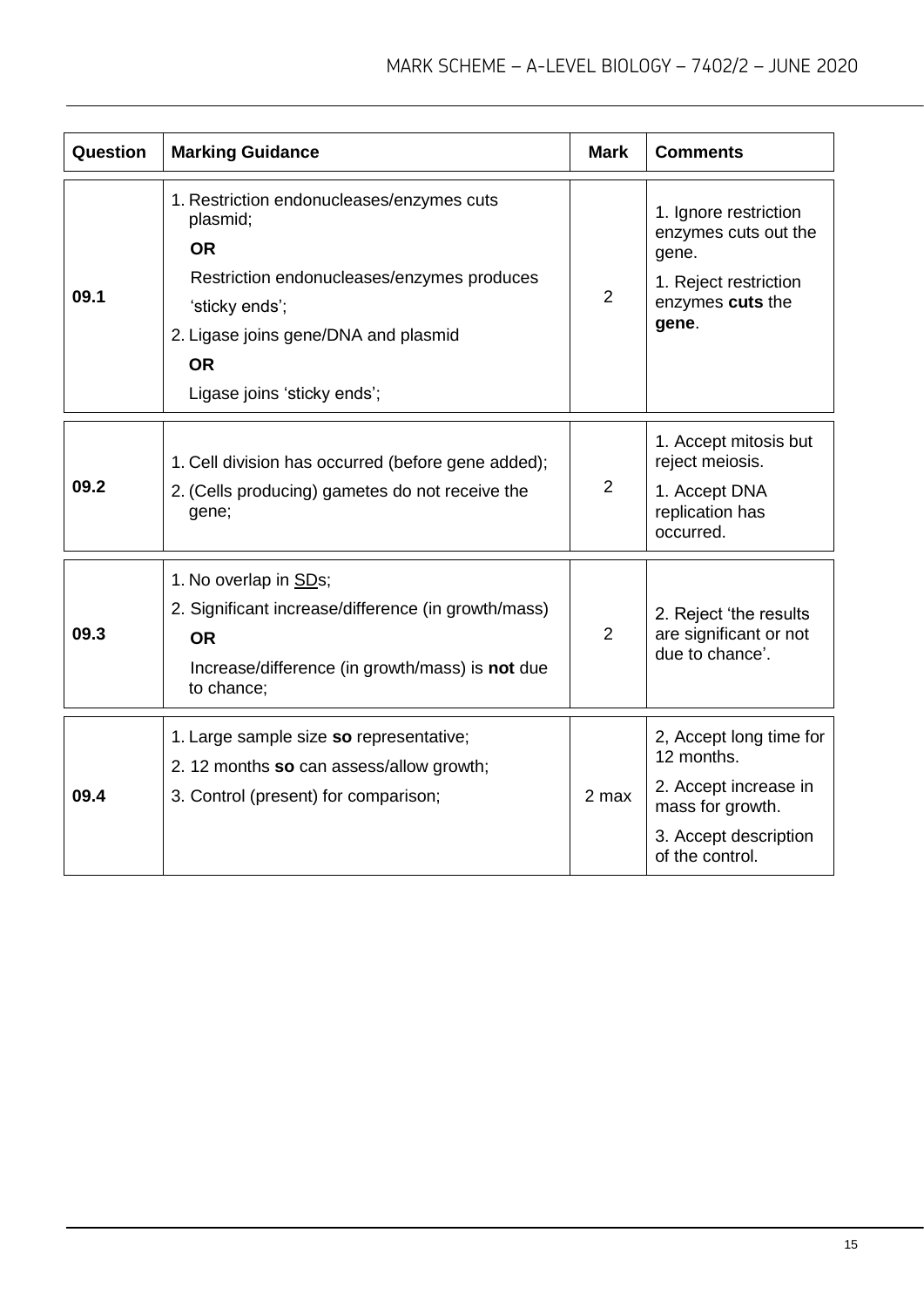| Question | <b>Marking Guidance</b>                                                                                                        | <b>Mark</b> | <b>Comments</b>                                                                     |
|----------|--------------------------------------------------------------------------------------------------------------------------------|-------------|-------------------------------------------------------------------------------------|
| 10.1     | 1. Fat (store) used in respiration/metabolism;<br>2. Less energy/food (store) is required due to<br>low respiration/metabolism | 3 max       | Mark points 1 to $4 = 2$<br>max.<br>Mark points $5$ to $8 = 2$                      |
|          | <b>OR</b><br>Less energy/food (store) is required due less<br>movement;                                                        |             | max.<br>1 and 2. Reject<br>respiration 'uses energy'<br>or 'produces energy'.       |
|          | 3. Gluconeogenesis;                                                                                                            |             | 3. Accept description in<br>terms of using glycerol,<br>fatty acids or amino acids. |
|          | 4. Low surface area to volume reduces heat loss<br><b>OR</b>                                                                   |             | 5. Accept thick medulla<br>(in kidney) for long loop of<br>Henle.                   |
|          | Fat (layer/insulation) reduces heat loss;                                                                                      |             | 8. Accept less sweating.                                                            |
|          | 5. Long loop of Henle so less water lost;                                                                                      |             |                                                                                     |
|          | 6. Water provided from respiration;                                                                                            |             |                                                                                     |
|          | 7. Reduced/no urination;                                                                                                       |             |                                                                                     |
|          | 8. Less evaporation;                                                                                                           |             |                                                                                     |
| 10.2     | 1. (Lower metabolism so) less/low CO <sub>2</sub> (in<br>blood);                                                               | 4 max       | If neither mark point 1<br>or 2 credited $=$ 3 max.                                 |
|          | 2. (Detected by) chemoreceptors;                                                                                               |             | 1. Accept increase in pH<br>or decrease in H<br>ions/acidity for less CO2.          |
|          | 3. (Chemoreceptors) located in aorta/medulla                                                                                   |             | Ignore baroreceptors.                                                               |
|          | <b>OR</b><br>(Chemoreceptors) located in carotid artery;                                                                       |             | 2. Ignore detects oxygen,<br>(concentration).                                       |
|          | 4. Fewer impulses to cardiac centre;                                                                                           |             | 3. Accept carotid body or<br>aortic body.                                           |
|          | <b>OR</b>                                                                                                                      |             | 4 and 5. Reject (once<br>only) reference to 'an/one                                 |
|          | Fewer impulses to medulla (oblongata);                                                                                         |             | impulse'.                                                                           |
|          | 5. (More) impulses along parasympathetic/vagus<br>pathway/neurones/nerve                                                       |             | 4 and 5. Reject 'signals',<br>'messages' (once only)<br>for 'impulses'              |
|          | <b>OR</b>                                                                                                                      |             | 4 and 5. Accept 'action                                                             |
|          | Fewer impulses along sympathetic<br>pathway/neurones/nerve;                                                                    |             | potential/s' for impulses.                                                          |
|          | 6. (To) SAN;                                                                                                                   |             |                                                                                     |